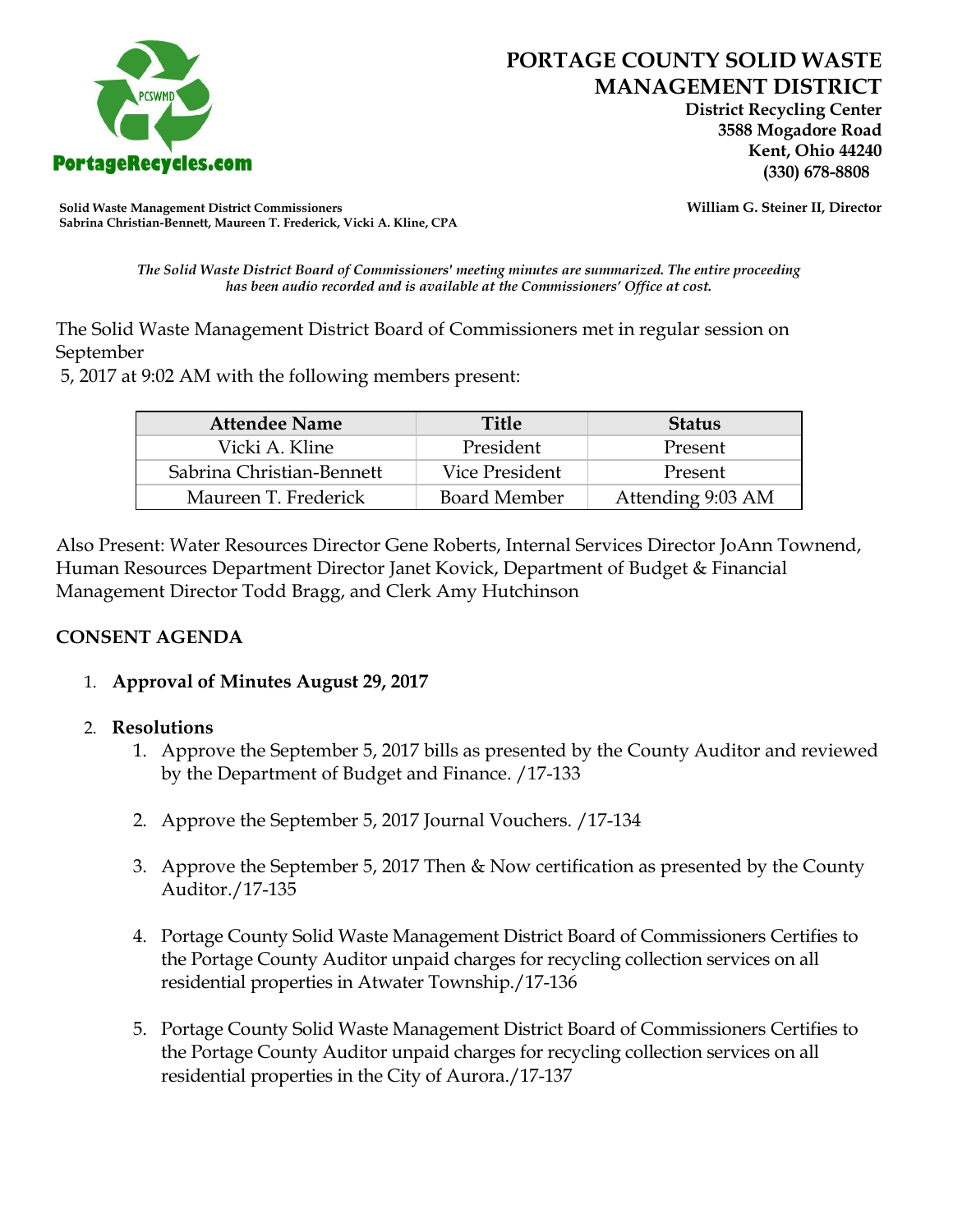- 6. Portage County Solid Waste Management District Board of Commissioners Certifies to the Portage County Auditor unpaid charges for recycling collection services on all residential properties in the Village of Brady Lake./17-138
- 7. Portage County Solid Waste Management District Board of Commissioners Certifies to the Portage County Auditor unpaid charges for recycling collection services on all residential properties in Brimfield Township./17-139
- 8. Portage County Solid Waste Management District Board of Commissioners Certifies to the Portage County Auditor unpaid charges for recycling collection services on all residential properties in Franklin Township, including Twin Lakes./17-140
- 9. Portage County Solid Waste Management District Board of Commissioners Certifies to the Portage County Auditor unpaid charges for recycling collection services on all residential properties in the Northwest Recycling Region (Shalersville Township and Mantua Township)./17-141
- 10. Portage County Solid Waste Management District Board of Commissioners Certifies to the Portage County Auditor unpaid charges for recycling collection services on all residential properties in Rootstown Township./17-142
- 11. Portage County Solid Waste Management District Board of Commissioners Certifies to the Portage County Auditor unpaid charges for recycling collection services on all residential properties in the City of Streetsboro./17-143
- 12. Portage County Solid Waste Management District Board of Commissioners Certifies to the Portage County Auditor unpaid charges for recycling collection services on all residential properties in Suffield Township./17-144

| <b>Motion To:</b> | Approve the September 5, 2017 Consent Agenda for Solid Waste Management |
|-------------------|-------------------------------------------------------------------------|
|                   | <b>District</b>                                                         |
| <b>RESULT:</b>    | <b>ADOPTED</b>                                                          |
| <b>MOVER:</b>     | Sabrina Christian-Bennett, Board Member                                 |
| <b>SECONDER:</b>  | Vicki A. Kline, President                                               |
| AYES:             | Sabrina Christian-Bennett, Vicki A. Kline                               |
| <b>ABSENT:</b>    | Maureen T. Frederick                                                    |

#### **RESOLUTION NO. 17-133 - RE: BILLS APPROVED AND CERTIFIED TO THE PORTAGE COUNTY AUDITOR FOR PAYMENT.**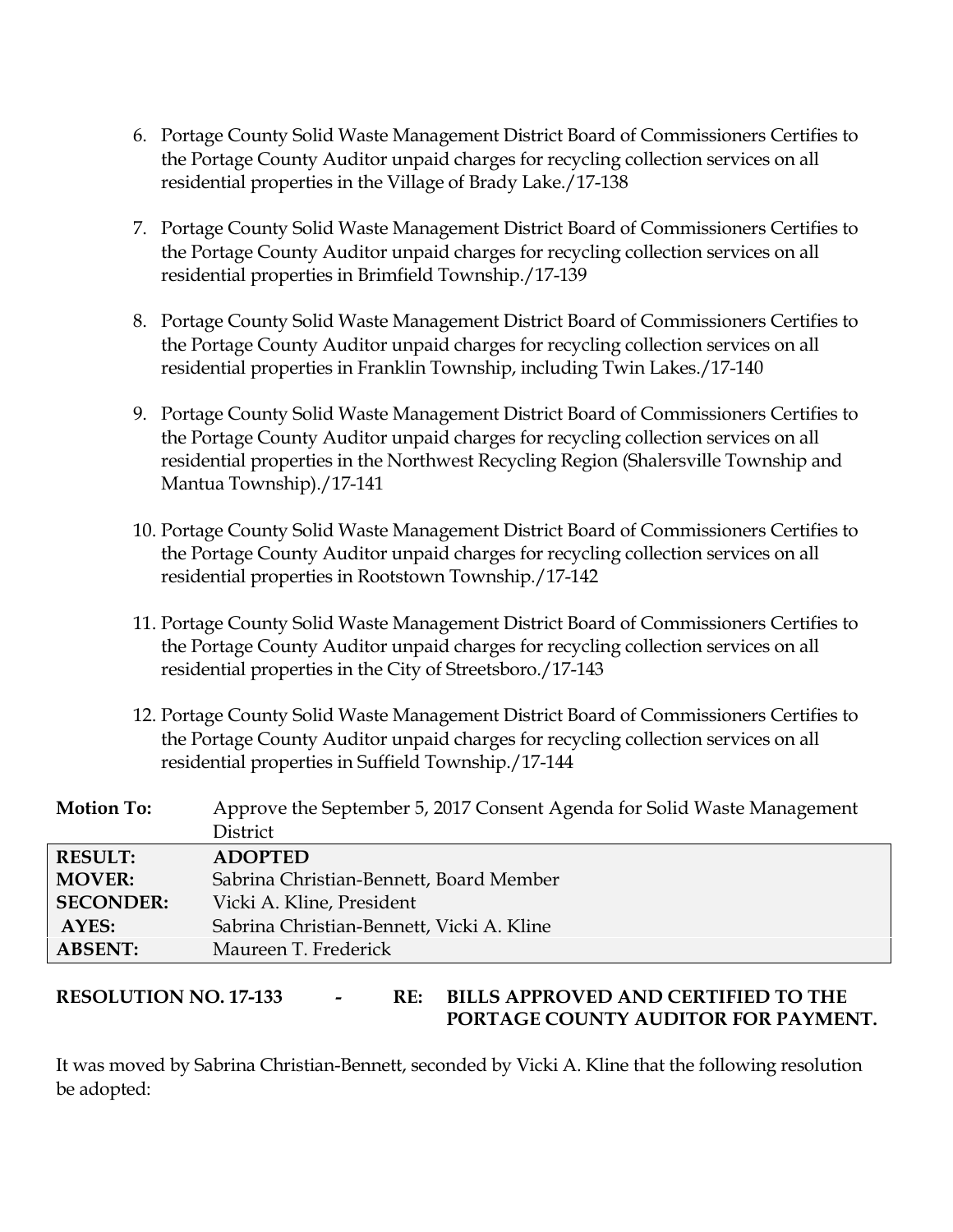**RESOLVED,** that the bills were approved and certified to the County Auditor for payment, contingent upon the review of the Portage County Department of Budget and Financial Management, Department of Internal Services or other designee on September 5, 2017 in the total payment amount of **\$16,183.48 for Funds 8300-8399**  as set forth in the Accounts Payable Warrant Report on file in the office of the Portage County Auditor; and be it further

**RESOLVED,** that the District Board of Commissioners finds and determines that all formal actions of this Board concerning and relating to the adoption of this resolution were taken in an open meeting of this Board and that all deliberations of this Board that resulted in those formal actions were in meeting open to the public in compliance with the law including Section 121.22 of the Ohio Revised Code.

Roll call vote as follows:

Vicki A. Kline, Yea; Sabrina Christian-Bennett, Yea; Maureen T. Frederick, Absent;

#### **RESOLUTION NO. 17-134 - RE: APPROVAL OF JOURNAL VOUCHERS/ENTRIES.**

It was moved by Sabrina Christian-Bennett, seconded by Vicki A. Kline that the following Resolution be adopted:

| WHEREAS,         | the Ohio Revised Code requires that warrants be approved by the District<br>Board of Commissioners for the Portage County Solid Waste Management<br>District prior to their issuance, and                                                                                                               |  |  |
|------------------|---------------------------------------------------------------------------------------------------------------------------------------------------------------------------------------------------------------------------------------------------------------------------------------------------------|--|--|
| WHEREAS,         | there are other similar financial transactions defined as journal<br>vouchers/entries that are dissimilar in that they are used to pay for charges for<br>services from one county department and/or fund to another department<br>and/or fund and thus are processed in lieu of issuing a warrant, and |  |  |
| WHEREAS,         | the Journal Vouchers/Entries are submitted by the Solid Waste Management<br>District Director for review by the District Board of Commissioners; now<br>therefore be it                                                                                                                                 |  |  |
|                  | 09/05/17<br>\$44.30<br>2                                                                                                                                                                                                                                                                                |  |  |
|                  | Total<br>\$44.30                                                                                                                                                                                                                                                                                        |  |  |
| <b>RESOLVED,</b> | that the District Board of Commissioners approves the attached Journal                                                                                                                                                                                                                                  |  |  |

Vouchers/Entries, and be it further

**RESOLVED,** that the District Board of Commissioners finds and determines that all formal actions of this Board concerning and relating to the adoption of this resolution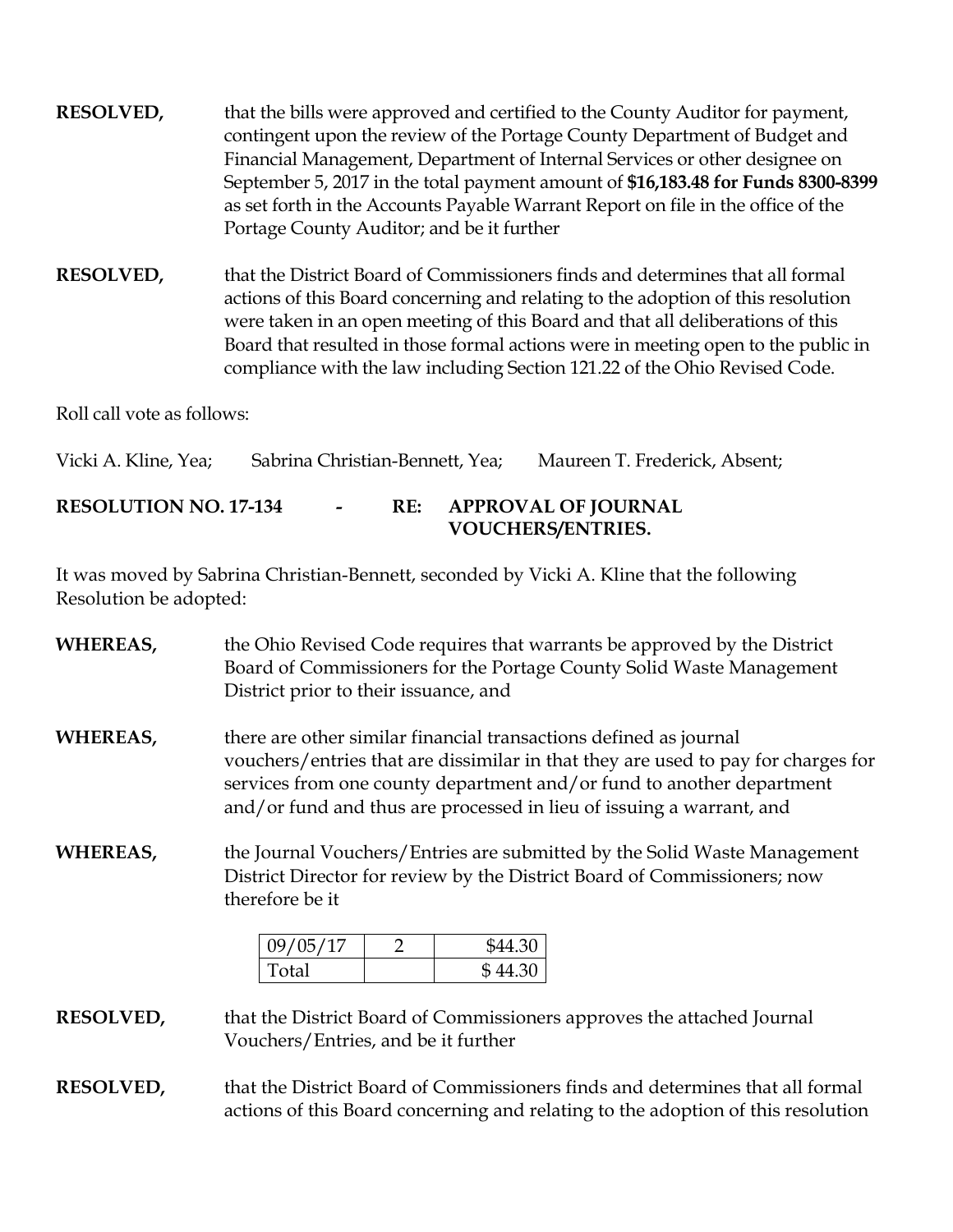were taken in an open meeting of this Board and that all deliberations of this Board that resulted in those formal actions were in meeting open to the public in compliance with the law including Section 121.22 of the Ohio Revised Code.

Roll call vote as follows:

Vicki Kline, Yea; Sabrina Christian-Bennett, Yea; Maureen T. Frederick, Absent; **RESOLUTION NO. 17-135 - RE: ACCEPTANCE OF THEN AND NOW CERTIFICATIONS FOR PAYMENT.**

| <b>WHEREAS,</b>            | Ohio Revised Code Section 5705.41 (D)(1) authorizes the expenditure of moneys,<br>provided a certificate of the County Auditor is supplied stating that there was at<br>the time of the making of such contract or order and at the time of the execution<br>of such certificate a sufficient sum appropriated for the purpose of such contract<br>and in the treasury or in process of collection to the credit of an appropriate fund<br>free from any previous encumbrances (Then and Now Certification), and |
|----------------------------|------------------------------------------------------------------------------------------------------------------------------------------------------------------------------------------------------------------------------------------------------------------------------------------------------------------------------------------------------------------------------------------------------------------------------------------------------------------------------------------------------------------|
| <b>WHEREAS,</b>            | the Then and Now Certification is recommended by the State Auditor's Office,<br>the Portage County Auditor's Office, and the Portage County Prosecutor's Office,<br>and                                                                                                                                                                                                                                                                                                                                          |
| <b>WHEREAS,</b>            | a listing of expenditures, attached hereto as Exhibit "A" and incorporated herein<br>by reference, has been certified by the County Auditor according to Ohio Revised<br>Code section 5705.41 (D)(1); now therefore be it                                                                                                                                                                                                                                                                                        |
| <b>RESOLVED,</b>           | that the expenditures listed herein are properly certified by the County Auditor<br>in the amount of \$486.62 dated September 5, 2017 as set forth in Exhibit "A"<br>shall be paid; and be it further                                                                                                                                                                                                                                                                                                            |
| <b>RESOLVED,</b>           | that the District Board of Commissioners finds and determines that all formal<br>actions of this Board concerning and relating to the adoption of this resolution<br>were taken in an open meeting of this Board and that all deliberations of this<br>Board that resulted in those formal actions were in meeting open to the public in<br>compliance with the law including Section 121.22 of the Ohio Revised Code.                                                                                           |
| Roll call vote as follows: |                                                                                                                                                                                                                                                                                                                                                                                                                                                                                                                  |

| Vicki Kline, Yea;            |        |     | Sabrina Christian-Bennett, Yea; | Maureen T. Frederick, Absent;                                            |
|------------------------------|--------|-----|---------------------------------|--------------------------------------------------------------------------|
| <b>RESOLUTION NO. 17-136</b> | $\sim$ | RE: |                                 | <b>PORTAGE COUNTY SOLID WASTE</b><br><b>MANAGEMENT DISTRICT BOARD OF</b> |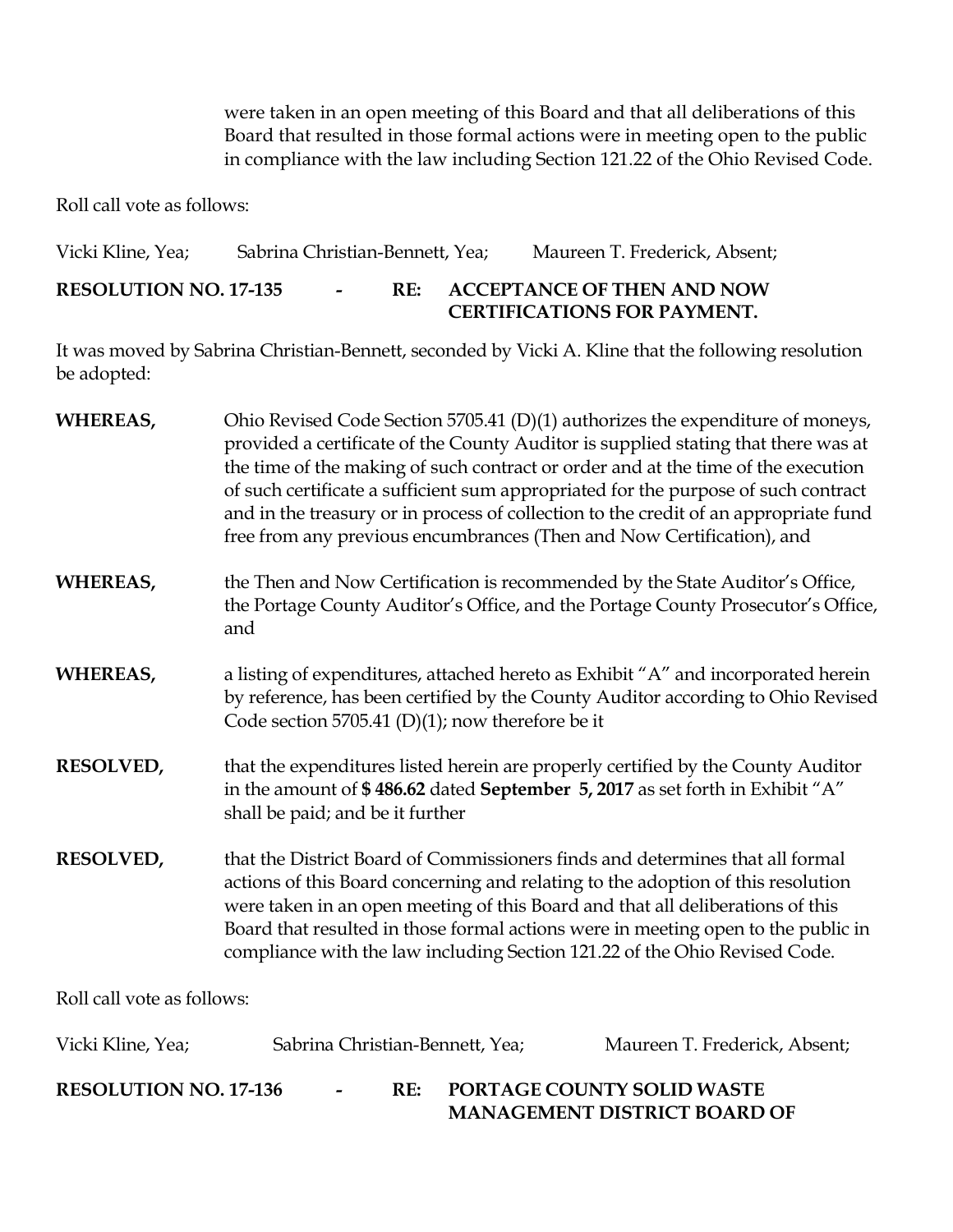# **COMMISSIONERS CERTIFIES TO THE PORTAGE COUNTY AUDITOR UNPAID CHARGES FOR RECYCLING COLLECTION SERVICES ON ALL RESIDENTIAL PROPERTIES IN ATWATER TOWNSHIP**

| WHEREAS,                       | the Board of Solid Waste Management District Commissioners certifies unpaid<br>charges for residential curbside recycling collection services for March 14, 2017<br>through June 14, 2017 to be placed on the Portage County Real Property Tax<br>Duplicates for collection on the 2018 Property taxes, and                                                                                                                         |                                      |
|--------------------------------|-------------------------------------------------------------------------------------------------------------------------------------------------------------------------------------------------------------------------------------------------------------------------------------------------------------------------------------------------------------------------------------------------------------------------------------|--------------------------------------|
| <b>WHEREAS,</b>                | it is found and determined by this Board that through Ohio Revised Code,<br>Section 343.08 the District Commissioners can certify to the Portage County<br>Auditor<br>those charges unpaid for recycling services provided on mandatory recycling<br>collection programs, including but not limited to mobile home parks, multi-<br>family homes, single family homes, apartment complexes and condominiums;<br>now therefore be it |                                      |
| <b>RESOLVED,</b>               | that this Board certifies to the Auditor of Portage County said charges for<br>recycling services in Atwater Township, including but not limited to mobile<br>home parks, multi-family homes, single family homes, apartment complexes and<br>condominiums which have received collection service, to be placed on the real<br>property duplicate against the lot or parcel as indicated on the attached list; and<br>be it further |                                      |
| <b>RESOLVED,</b>               | that a copy of this Resolution be filed with the Portage County Auditor's office;<br>and be it further                                                                                                                                                                                                                                                                                                                              |                                      |
| <b>RESOLVED,</b>               | that the Board of District Commissioners finds and determines that all formal<br>actions of this Board concerning and relating to the adoption of this resolution<br>were taken in an open meeting of this Board and that all deliberations of this<br>Board that resulted in those formal actions were in meetings open to the public in<br>compliance with the law including Section 121.22 of the Ohio Revised Code.             |                                      |
| Roll call vote as follows:     |                                                                                                                                                                                                                                                                                                                                                                                                                                     |                                      |
| Vicki Kline, Yea;              | Sabrina Christian-Bennett, Yea;                                                                                                                                                                                                                                                                                                                                                                                                     | Maureen T. Frederick, Absent;        |
| <b>DECOLLITION MO</b> $17.127$ | DE.                                                                                                                                                                                                                                                                                                                                                                                                                                 | <b>DODT A CE COUNTY COUD MIA CTE</b> |

| <b>RESOLUTION NO. 17-137</b> |  | <b>PORTAGE COUNTY SOLID WASTE</b>   |
|------------------------------|--|-------------------------------------|
|                              |  | <b>MANAGEMENT DISTRICT BOARD OF</b> |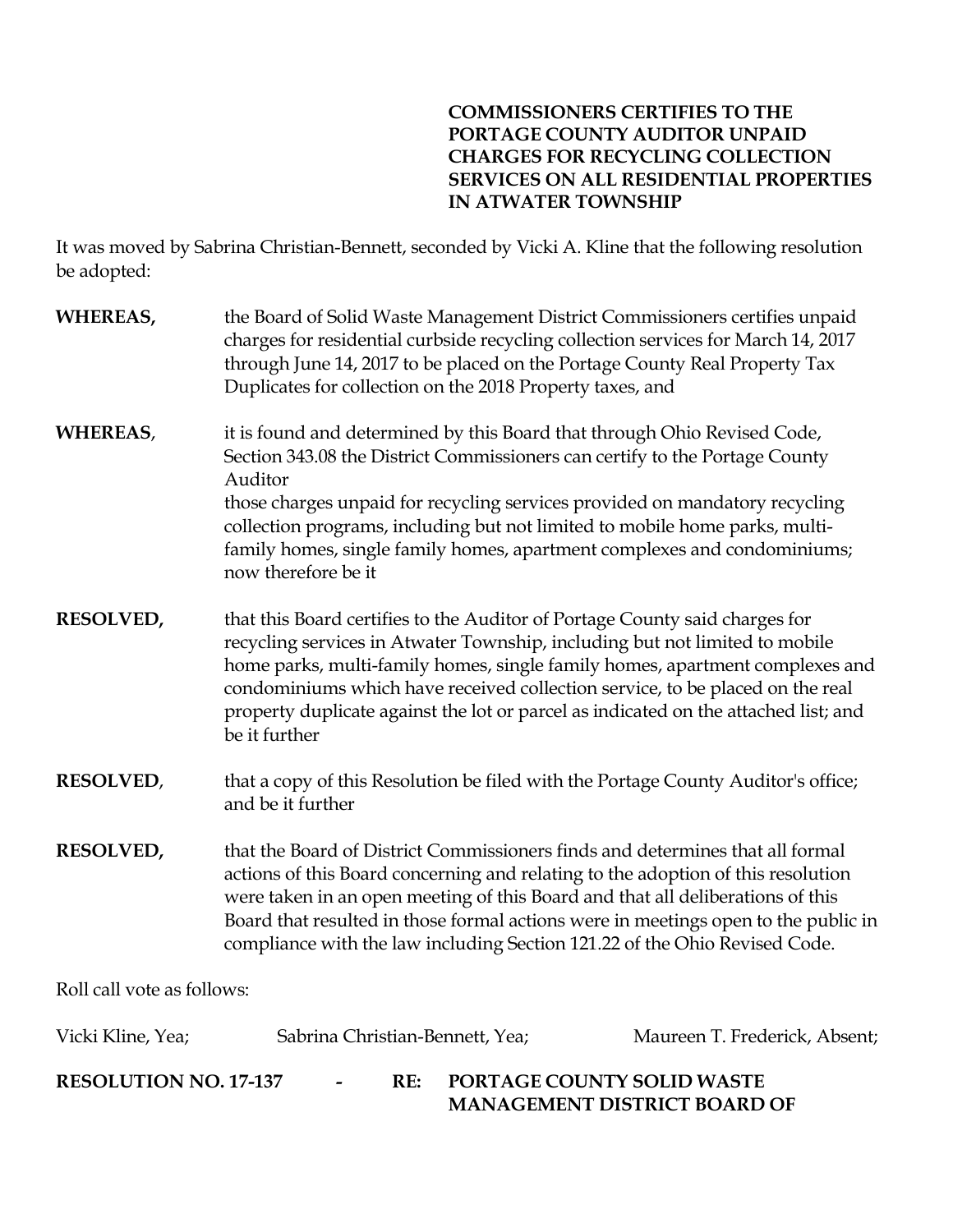# **COMMISSIONERS CERTIFIES TO THE PORTAGE COUNTY AUDITOR UNPAID CHARGES FOR RECYCLING COLLECTION SERVICES ON ALL RESIDENTIAL PROPERTIES IN THE CITY OF AURORA**

It was moved by Sabrina Christian-Bennett, seconded by Vicki A. Kline that the following resolution be adopted:

| <b>WHEREAS,</b>            | the Board of Solid Waste Management District Commissioners certifies unpaid<br>charges for residential curbside recycling collection services for January 1, 2017<br>through June 30, 2017 to be placed on the Portage County Real Property Tax<br>Duplicates for collection on the 2018 Property taxes, and                                                                                                                          |                               |  |
|----------------------------|---------------------------------------------------------------------------------------------------------------------------------------------------------------------------------------------------------------------------------------------------------------------------------------------------------------------------------------------------------------------------------------------------------------------------------------|-------------------------------|--|
| <b>WHEREAS,</b>            | it is found and determined by this Board that through Ohio Revised Code,<br>Section 343.08 the District Commissioners can certify to the Portage County<br>Auditor those charges unpaid for recycling services provided on mandatory<br>recycling collection programs, including but not limited to mobile home parks,<br>multi-family homes, single family homes, apartment complexes and<br>condominiums; now therefore be it       |                               |  |
| <b>RESOLVED,</b>           | that this Board certifies to the Auditor of Portage County said charges for<br>recycling services in the City of Aurora, including but not limited to mobile home<br>parks, multi-family homes, single family homes, apartment complexes and<br>condominiums which have received collection service, to be placed on the real<br>property duplicate against the lot or parcel as indicated on the attached list; and<br>be it further |                               |  |
| <b>RESOLVED,</b>           | that a copy of this Resolution be filed with the Portage County Auditor's office;<br>and be it further                                                                                                                                                                                                                                                                                                                                |                               |  |
| <b>RESOLVED,</b>           | that the Board of District Commissioners finds and determines that all formal<br>actions of this Board concerning and relating to the adoption of this resolution<br>were taken in an open meeting of this Board and that all deliberations of this<br>Board that resulted in those formal actions were in meetings open to the public in<br>compliance with the law including Section 121.22 of the Ohio Revised Code.               |                               |  |
| Roll call vote as follows: |                                                                                                                                                                                                                                                                                                                                                                                                                                       |                               |  |
| Vicki Kline, Yea;          | Sabrina Christian-Bennett, Yea;                                                                                                                                                                                                                                                                                                                                                                                                       | Maureen T. Frederick, Absent; |  |

**RESOLUTION NO. 17-138 - RE: PORTAGE COUNTY SOLID WASTE MANAGEMENT DISTRICT BOARD OF COMMISSIONERS CERTIFIES TO THE**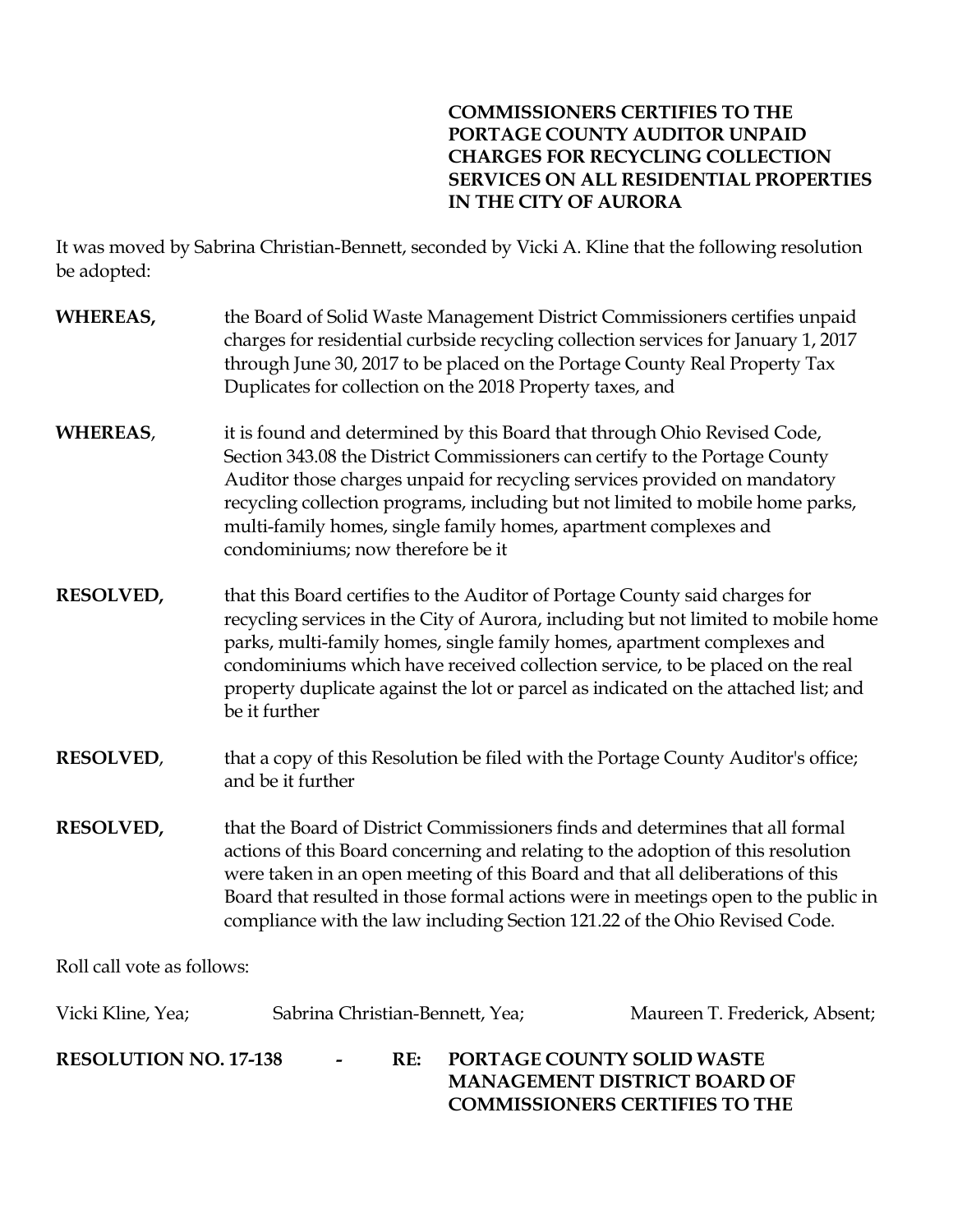# **PORTAGE COUNTY AUDITOR UNPAID CHARGES FOR RECYCLING COLLECTION SERVICES ON ALL RESIDENTIAL PROPERTIES IN BRADY LAKE VILLAGE**

**PORTAGE COUNTY AUDITOR UNPAID** 

| <b>WHEREAS,</b>              | the Board of Solid Waste Management District Commissioners certifies unpaid<br>charges for residential curbside recycling collection services for January 1, 2017<br>through June 30, 2017 to be placed on the Portage County Real Property Tax<br>Duplicates for collection on the 2018 Property taxes, and                                                                                                                          |
|------------------------------|---------------------------------------------------------------------------------------------------------------------------------------------------------------------------------------------------------------------------------------------------------------------------------------------------------------------------------------------------------------------------------------------------------------------------------------|
| <b>WHEREAS,</b>              | it is found and determined by this Board that through Ohio Revised Code,<br>Section 343.08 the District Commissioners can certify to the Portage County<br>Auditor those charges unpaid for recycling services provided on mandatory<br>recycling collection programs, including but not limited to mobile home parks,<br>multi-family homes, single family homes, apartment complexes and<br>condominiums; now therefore be it       |
| <b>RESOLVED,</b>             | that this Board certifies to the Auditor of Portage County said charges for<br>recycling services in Brady Lake Village, including but not limited to mobile<br>home parks, multi-family homes, single family homes, apartment complexes and<br>condominiums which have received collection service, to be placed on the real<br>property duplicate against the lot or parcel as indicated on the attached list; and<br>be it further |
| <b>RESOLVED,</b>             | that a copy of this Resolution be filed with the Portage County Auditor's office;<br>and be it further                                                                                                                                                                                                                                                                                                                                |
| <b>RESOLVED,</b>             | that the Board of District Commissioners finds and determines that all formal<br>actions of this Board concerning and relating to the adoption of this resolution<br>were taken in an open meeting of this Board and that all deliberations of this<br>Board that resulted in those formal actions were in meetings open to the public in<br>compliance with the law including Section 121.22 of the Ohio Revised Code.               |
| Roll call vote as follows:   |                                                                                                                                                                                                                                                                                                                                                                                                                                       |
| Vicki Kline, Yea;            | Sabrina Christian-Bennett, Yea;<br>Maureen T. Frederick, Absent;                                                                                                                                                                                                                                                                                                                                                                      |
| <b>RESOLUTION NO. 17-139</b> | RE:<br>PORTAGE COUNTY SOLID WASTE<br>MANAGEMENT DISTRICT BOARD OF<br><b>COMMISSIONERS CERTIFIES TO THE</b>                                                                                                                                                                                                                                                                                                                            |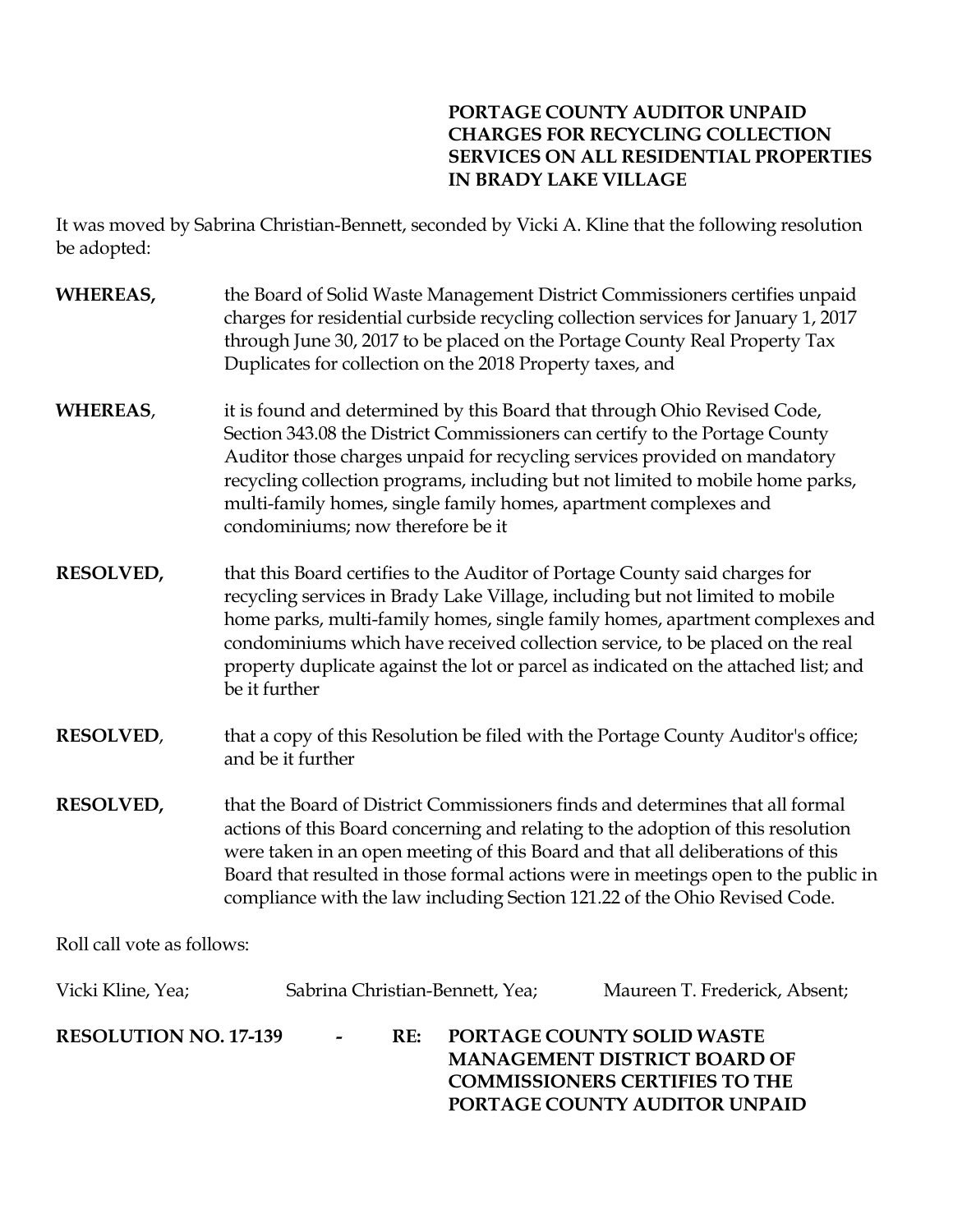# **CHARGES FOR RECYCLING COLLECTION SERVICES ON ALL RESIDENTIAL PROPERTIES IN BRIMFIELD TOWNSHIP**

**CHARGES FOR RECYCLING COLLECTION** 

| WHEREAS,                     | charges for residential curbside recycling collection services for April 13, 2017<br>through June 13, 2017 to be placed on the Portage County Real Property Tax<br>Duplicates for collection on the 2018 Property taxes, and                                                                                                                  | the Board of Solid Waste Management District Commissioners certifies unpaid                                                                                                                                                                          |
|------------------------------|-----------------------------------------------------------------------------------------------------------------------------------------------------------------------------------------------------------------------------------------------------------------------------------------------------------------------------------------------|------------------------------------------------------------------------------------------------------------------------------------------------------------------------------------------------------------------------------------------------------|
| <b>WHEREAS,</b>              | it is found and determined by this Board that through Ohio Revised Code,<br>Section 343.08 the District Commissioners can certify to the Portage County<br>Auditor those charges unpaid for recycling services provided on mandatory<br>multi-family homes, single family homes, apartment complexes and<br>condominiums; now therefore be it | recycling collection programs, including but not limited to mobile home parks,                                                                                                                                                                       |
| <b>RESOLVED,</b>             | that this Board certifies to the Auditor of Portage County said charges for<br>recycling services in Brimfield Township, including but not limited to mobile<br>be it further                                                                                                                                                                 | home parks, multi-family homes, single family homes, apartment complexes and<br>condominiums which have received collection service, to be placed on the real<br>property duplicate against the lot or parcel as indicated on the attached list; and |
| <b>RESOLVED,</b>             | and be it further                                                                                                                                                                                                                                                                                                                             | that a copy of this Resolution be filed with the Portage County Auditor's office;                                                                                                                                                                    |
| <b>RESOLVED,</b>             | that the Board of District Commissioners finds and determines that all formal<br>actions of this Board concerning and relating to the adoption of this resolution<br>were taken in an open meeting of this Board and that all deliberations of this<br>compliance with the law including Section 121.22 of the Ohio Revised Code.             | Board that resulted in those formal actions were in meetings open to the public in                                                                                                                                                                   |
| Roll call vote as follows:   |                                                                                                                                                                                                                                                                                                                                               |                                                                                                                                                                                                                                                      |
| Vicki Kline, Yea;            | Sabrina Christian-Bennett, Yea;                                                                                                                                                                                                                                                                                                               | Maureen T. Frederick, Absent;                                                                                                                                                                                                                        |
| <b>RESOLUTION NO. 17-140</b> | RE:                                                                                                                                                                                                                                                                                                                                           | PORTAGE COUNTY SOLID WASTE<br><b>MANAGEMENT DISTRICT BOARD OF</b><br><b>COMMISSIONERS CERTIFIES TO THE</b><br>PORTAGE COUNTY AUDITOR UNPAID                                                                                                          |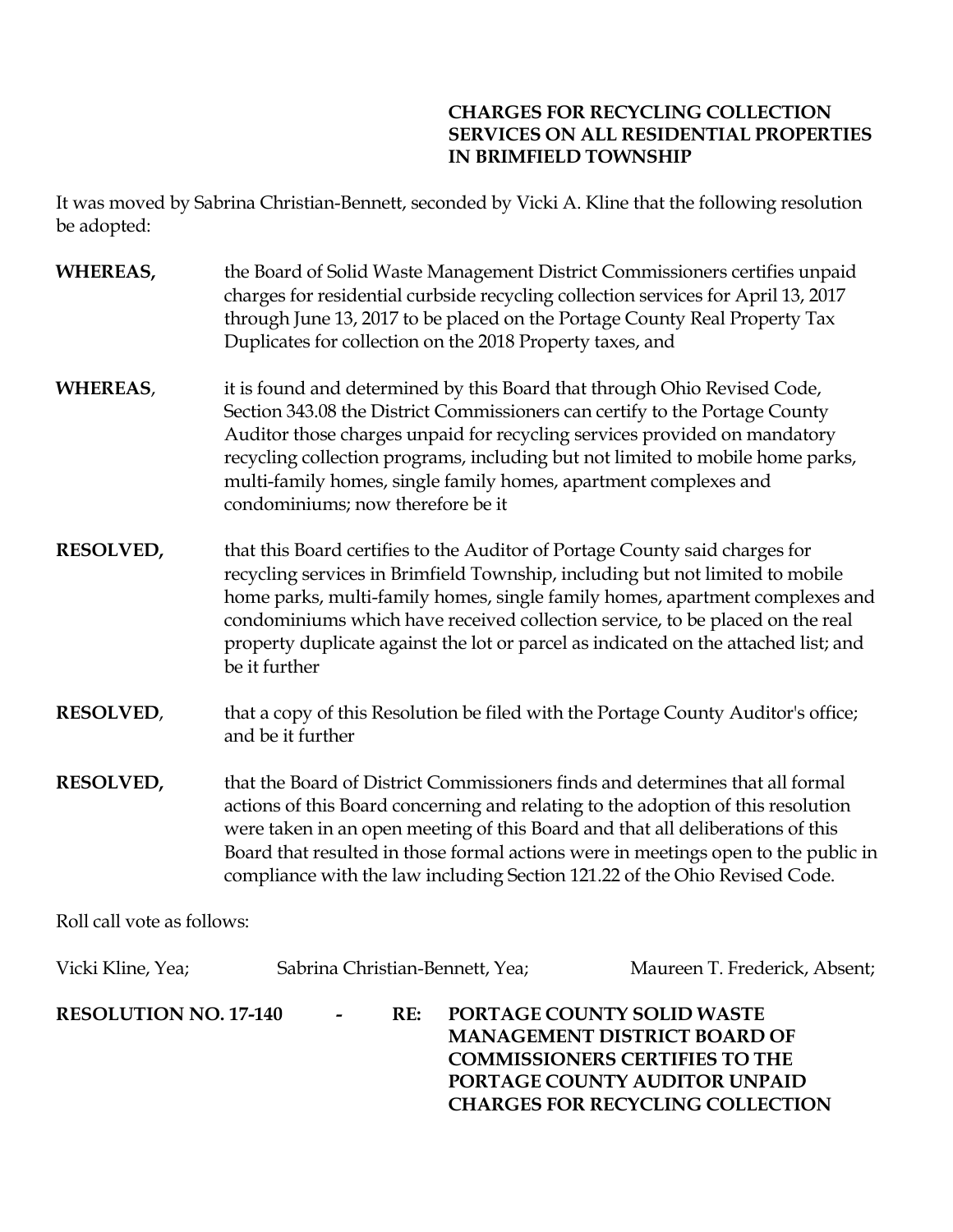# **SERVICES ON ALL RESIDENTIAL PROPERTIES IN FRANKLIN TOWNSHIP, INCLUDING TWIN LAKES**

**CHARGES FOR RECYCLING COLLECTION** 

| WHEREAS,                     | through June 30, 2017 to be placed on the Portage County Real Property Tax<br>Duplicates for collection on the 2018 Property taxes, and                                                                                                                                       |                            | the Board of Solid Waste Management District Commissioners certifies unpaid<br>charges for residential curbside recycling collection services for January 1, 2017                                                                                                                                                                         |
|------------------------------|-------------------------------------------------------------------------------------------------------------------------------------------------------------------------------------------------------------------------------------------------------------------------------|----------------------------|-------------------------------------------------------------------------------------------------------------------------------------------------------------------------------------------------------------------------------------------------------------------------------------------------------------------------------------------|
| <b>WHEREAS,</b>              | it is found and determined by this Board that through Ohio Revised Code,<br>Section 343.08 the District Commissioners can certify to the Portage County<br>multi-family homes, single family homes, apartment complexes and<br>condominiums; now therefore be it              |                            | Auditor those charges unpaid for recycling services provided on mandatory<br>recycling collection programs, including but not limited to mobile home parks,                                                                                                                                                                               |
| <b>RESOLVED,</b>             | that this Board certifies to the Auditor of Portage County said charges for<br>recycling services in Franklin Township and Twin Lakes, including but not<br>limited to mobile home parks, multi-family homes, single family homes,<br>on the attached list; and be it further |                            | apartment complexes and condominiums which have received collection service,<br>to be placed on the real property duplicate against the lot or parcel as indicated                                                                                                                                                                        |
| <b>RESOLVED,</b>             | and be it further                                                                                                                                                                                                                                                             |                            | that a copy of this Resolution be filed with the Portage County Auditor's office;                                                                                                                                                                                                                                                         |
| <b>RESOLVED,</b>             | compliance with the law including Section 121.22 of the Ohio Revised Code.                                                                                                                                                                                                    |                            | that the Board of District Commissioners finds and determines that all formal<br>actions of this Board concerning and relating to the adoption of this resolution<br>were taken in an open meeting of this Board and that all deliberations of this<br>Board that resulted in those formal actions were in meetings open to the public in |
| Roll call vote as follows:   |                                                                                                                                                                                                                                                                               |                            |                                                                                                                                                                                                                                                                                                                                           |
| Vicki Kline, Yea;            | Sabrina Christian-Bennett, Yea;                                                                                                                                                                                                                                               |                            | Maureen T. Frederick, Absent;                                                                                                                                                                                                                                                                                                             |
| <b>RESOLUTION NO. 17-141</b> | RE:                                                                                                                                                                                                                                                                           | PORTAGE COUNTY SOLID WASTE | MANAGEMENT DISTRICT BOARD OF<br><b>COMMISSIONERS CERTIFIES TO THE</b><br>PORTAGE COUNTY AUDITOR UNPAID                                                                                                                                                                                                                                    |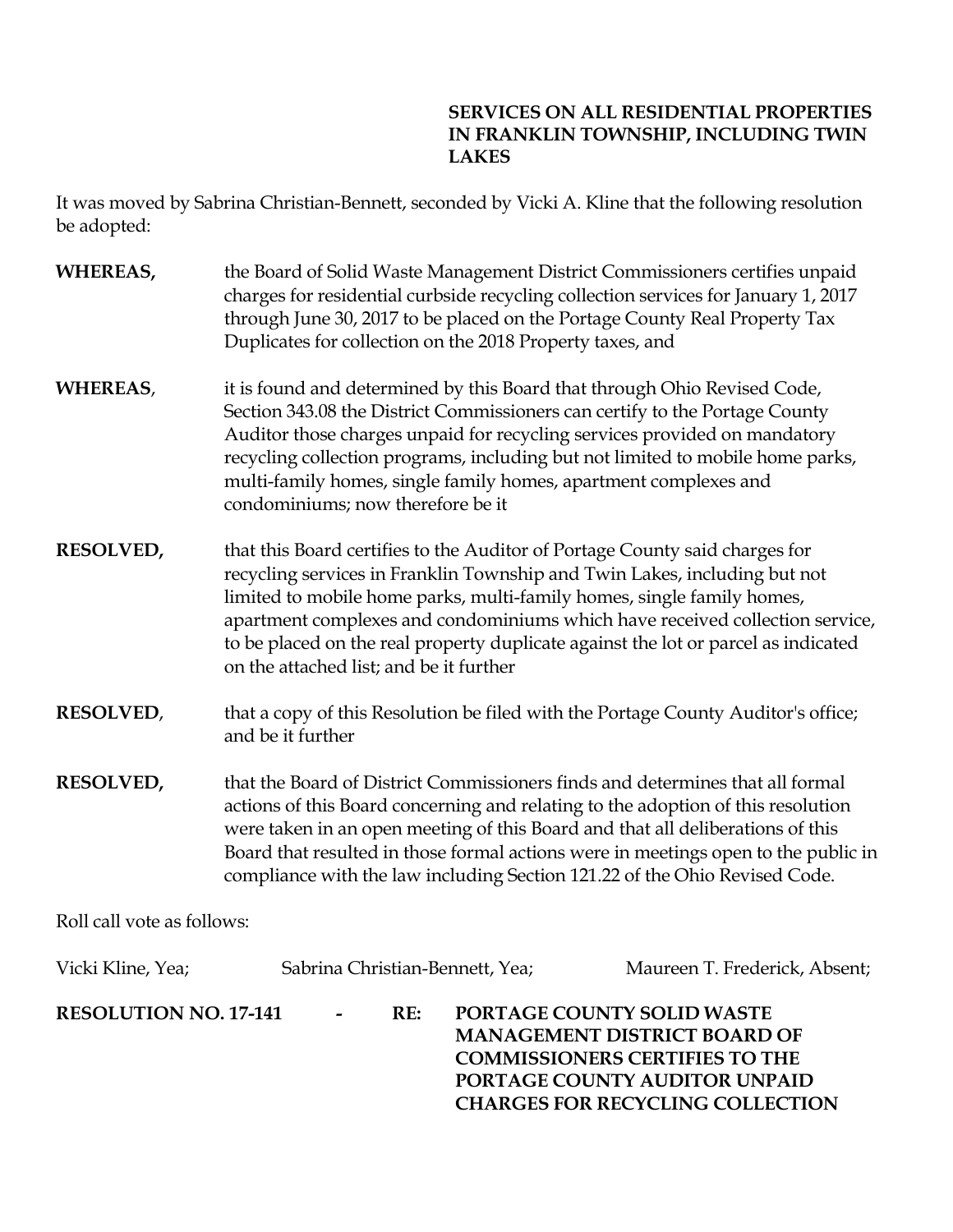# **SERVICES ON ALL RESIDENTIAL PROPERTIES IN THE NORTHWEST RECYCLING REGION (SHALERSVILLE TOWNSHIP AND MANTUA TOWNSHIP)**

**COMMISSIONERS CERTIFIES TO THE PORTAGE COUNTY AUDITOR UNPAID CHARGES FOR RECYCLING COLLECTION** 

| WHEREAS,                     | the Board of Solid Waste Management District Commissioners certifies unpaid<br>charges for residential curbside recycling collection services for July 1, 2016<br>through June 30, 2017 to be placed on the Portage County Real Property Tax<br>Duplicates, and                                                                                                                                                                                                                            |                                                                   |
|------------------------------|--------------------------------------------------------------------------------------------------------------------------------------------------------------------------------------------------------------------------------------------------------------------------------------------------------------------------------------------------------------------------------------------------------------------------------------------------------------------------------------------|-------------------------------------------------------------------|
| <b>WHEREAS,</b>              | it is found and determined by this Board that through Ohio Revised Code,<br>Section 343.08 the District Commissioners can certify to the Portage County<br>Auditor those charges unpaid for recycling services provided on mandatory<br>recycling collection programs, including but not limited to mobile home parks,<br>multi-family homes, single family homes, apartment complexes and<br>condominiums; now therefore be it                                                            |                                                                   |
| <b>RESOLVED,</b>             | that this Board certifies to the Auditor of Portage County said charges for<br>recycling services in the Northwest Recycling Region (Shalersville Township,<br>Mantua Township), including but not limited to mobile home parks, multi-family<br>homes, single family homes, apartment complexes and condominiums which<br>have received collection service, to be placed on the real property duplicate<br>against the lot or parcel as indicated on the attached list; and be it further |                                                                   |
| <b>RESOLVED,</b>             | that a copy of this Resolution be filed with the Portage County Auditor's office;<br>and be it further                                                                                                                                                                                                                                                                                                                                                                                     |                                                                   |
| <b>RESOLVED,</b>             | that the Board of District Commissioners finds and determines that all formal<br>actions of this Board concerning and relating to the adoption of this resolution<br>were taken in an open meeting of this Board and that all deliberations of this<br>Board that resulted in those formal actions were in meetings open to the public in<br>compliance with the law including Section 121.22 of the Ohio Revised Code.                                                                    |                                                                   |
| Roll call vote as follows:   |                                                                                                                                                                                                                                                                                                                                                                                                                                                                                            |                                                                   |
| Vicki Kline, Yea;            | Sabrina Christian-Bennett, Yea;                                                                                                                                                                                                                                                                                                                                                                                                                                                            | Maureen T. Frederick, Absent;                                     |
| <b>RESOLUTION NO. 17-142</b> | RE:                                                                                                                                                                                                                                                                                                                                                                                                                                                                                        | PORTAGE COUNTY SOLID WASTE<br><b>MANAGEMENT DISTRICT BOARD OF</b> |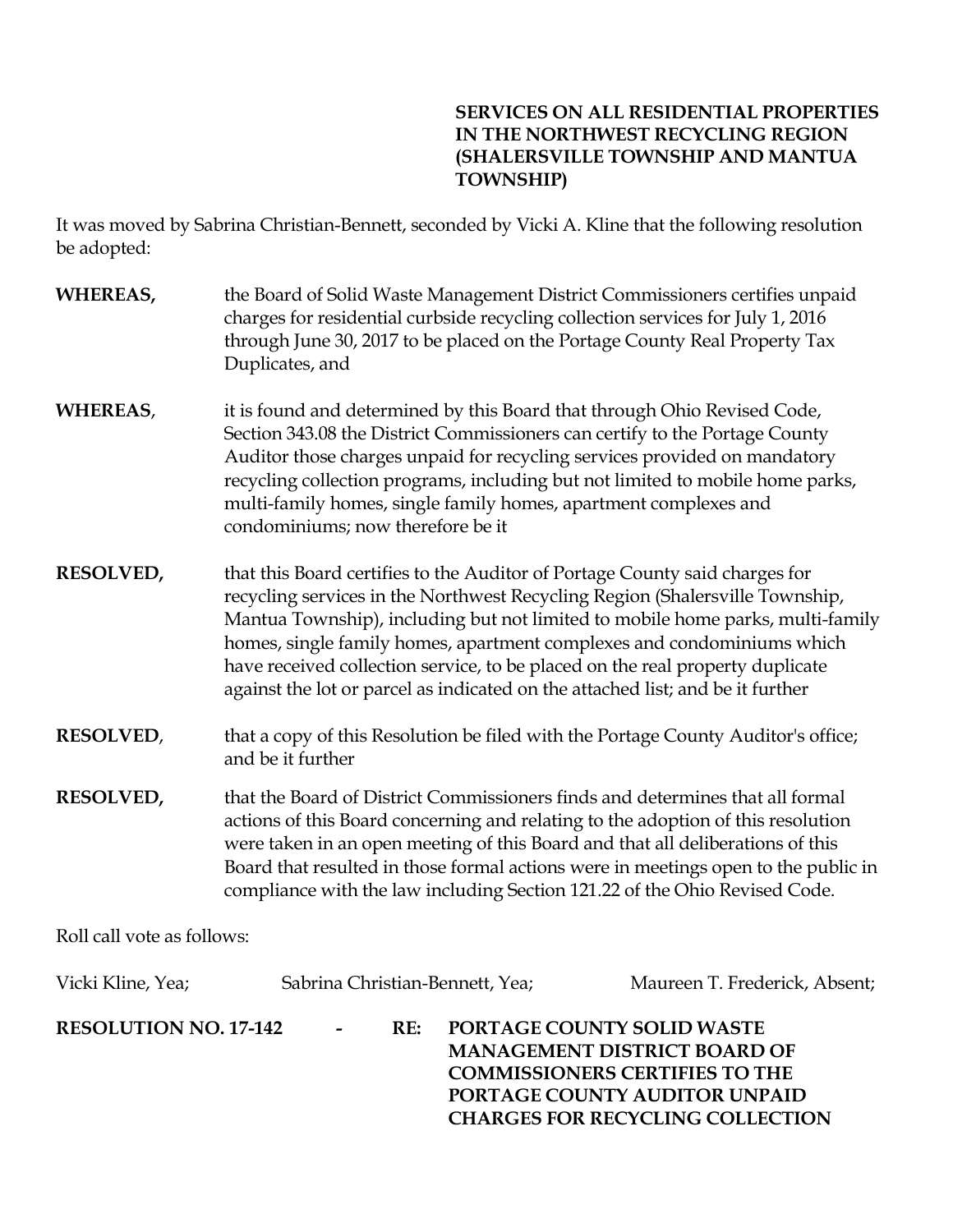# **SERVICES ON ALL RESIDENTIAL PROPERTIES IN ROOTSTOWN TOWNSHIP**

It was moved by Sabrina Christian-Bennett, seconded by Vicki A. Kline that the following resolution be adopted:

| <b>WHEREAS,</b> | the Board of Solid Waste Management District Commissioners certifies unpaid        |
|-----------------|------------------------------------------------------------------------------------|
|                 | charges for residential curbside recycling collection services for January 1, 2017 |
|                 | through June 30, 2017 to be placed on the Portage County Real Property Tax         |
|                 | Duplicates for collection on the 2018 Property taxes, and                          |

- **WHEREAS,** it is found and determined by this Board that through Ohio Revised Code, Section 343.08 the District Commissioners can certify to the Portage County Auditor those charges unpaid for recycling services provided on mandatory recycling collection programs, including but not limited to mobile home parks, multi-family homes, single family homes, apartment complexes and condominiums; now therefore be it
- **RESOLVED,** that this Board certifies to the Auditor of Portage County said charges for recycling services in Rootstown Township, including but not limited to mobile home parks, multi-family homes, single family homes, apartment complexes and condominiums which have received collection service, to be placed on the real property duplicate against the lot or parcel as indicated on the attached list; and be it further
- **RESOLVED**, that a copy of this Resolution be filed with the Portage County Auditor's office; and be it further
- **RESOLVED,** that the Board of District Commissioners finds and determines that all formal actions of this Board concerning and relating to the adoption of this resolution were taken in an open meeting of this Board and that all deliberations of this Board that resulted in those formal actions were in meetings open to the public in compliance with the law including Section 121.22 of the Ohio Revised Code.

Roll call vote as follows:

| <b>RESOLUTION NO. 17-143</b><br><b>PORTAGE COUNTY SOLID WASTE</b><br>RE:<br>$\sim$<br><b>MANAGEMENT DISTRICT BOARD OF</b><br><b>COMMISSIONERS CERTIFIES TO THE</b><br>PORTAGE COUNTY AUDITOR UNPAID<br><b>CHARGES FOR RECYCLING COLLECTION</b> | Vicki Kline, Yea; | Sabrina Christian-Bennett, Yea; | Maureen T. Frederick, Absent; |
|------------------------------------------------------------------------------------------------------------------------------------------------------------------------------------------------------------------------------------------------|-------------------|---------------------------------|-------------------------------|
|                                                                                                                                                                                                                                                |                   |                                 |                               |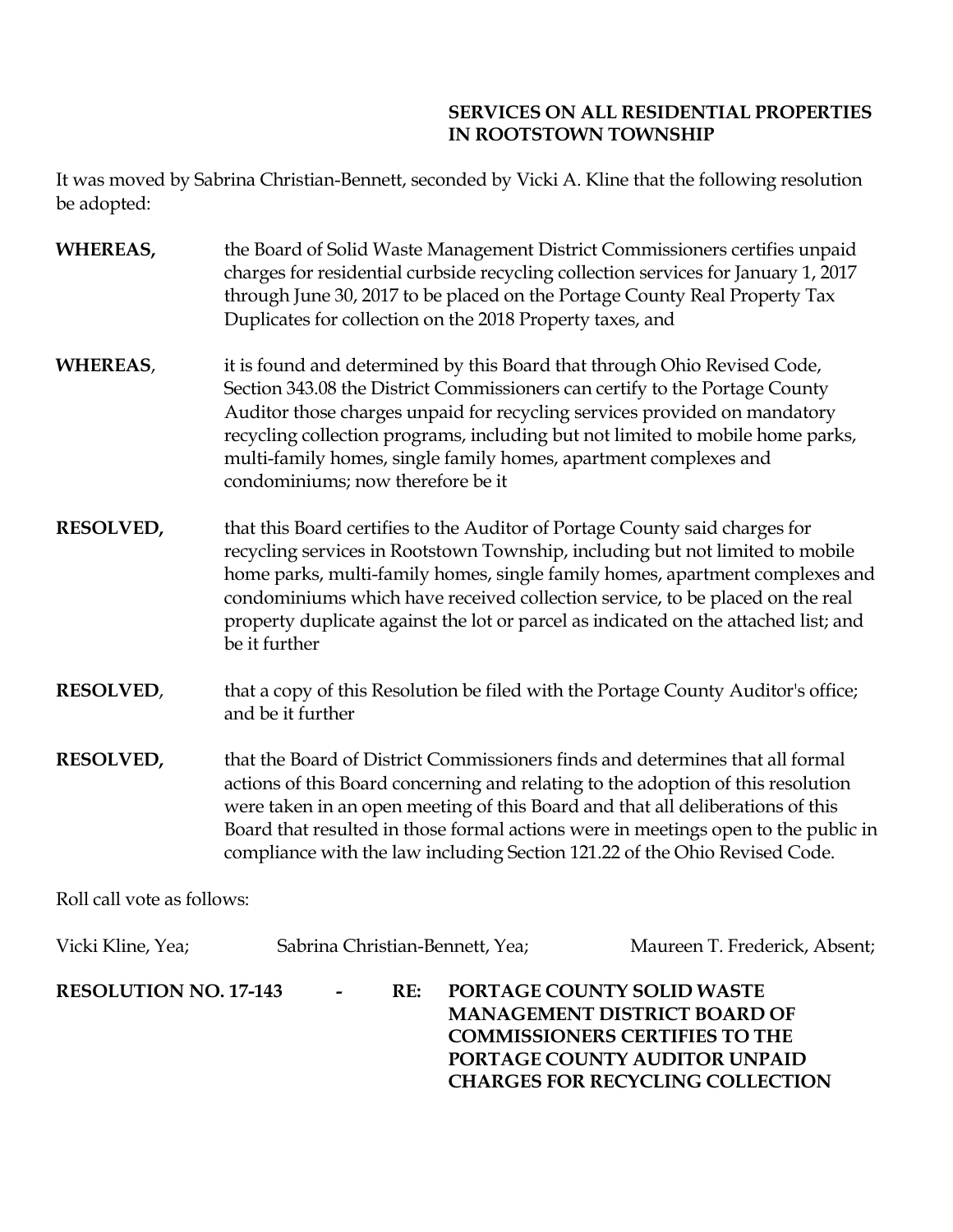# **SERVICES ON ALL RESIDENTIAL PROPERTIES IN STREETSBORO CITY**

It was moved by Sabrina Christian-Bennett, seconded by Vicki A. Kline that the following resolution be adopted:

- **WHEREAS,** the Board of Solid Waste Management District Commissioners certifies unpaid charges for residential curbside recycling collection services for July 16, 2016 through July 15, 2017 to be placed on the Portage County Real Property Tax Duplicates, and
- **WHEREAS**, it is found and determined by this Board that through Ohio Revised Code, Section 343.08 the District Commissioners can certify to the Portage County Auditor those charges unpaid for recycling services provided on mandatory recycling collection programs, including but not limited to mobile home parks, multi-family homes, single family homes, apartment complexes and condominiums; now therefore be it
- **RESOLVED,** that this Board certifies to the Auditor of Portage County said charges for recycling services in Streetsboro City, including but not limited to mobile home parks, multi-family homes, single family homes, apartment complexes and condominiums which have received collection service, to be placed on the real property duplicate against the lot or parcel as indicated on the attached list; and be it further
- **RESOLVED**, that a copy of this Resolution be filed with the Portage County Auditor's office; and be it further
- **RESOLVED,** that the Board of District Commissioners finds and determines that all formal actions of this Board concerning and relating to the adoption of this resolution were taken in an open meeting of this Board and that all deliberations of this Board that resulted in those formal actions were in meetings open to the public in compliance with the law including Section 121.22 of the Ohio Revised Code.

Roll call vote as follows:

| Vicki Kline, Yea;            | Sabrina Christian-Bennett, Yea; |     | Maureen T. Frederick, Absent;                                                                                                                                                                 |
|------------------------------|---------------------------------|-----|-----------------------------------------------------------------------------------------------------------------------------------------------------------------------------------------------|
| <b>RESOLUTION NO. 17-144</b> | $\sim$                          | RE: | <b>PORTAGE COUNTY SOLID WASTE</b><br><b>MANAGEMENT DISTRICT BOARD OF</b><br><b>COMMISSIONERS CERTIFIES TO THE</b><br>PORTAGE COUNTY AUDITOR UNPAID<br><b>CHARGES FOR RECYCLING COLLECTION</b> |
|                              |                                 |     |                                                                                                                                                                                               |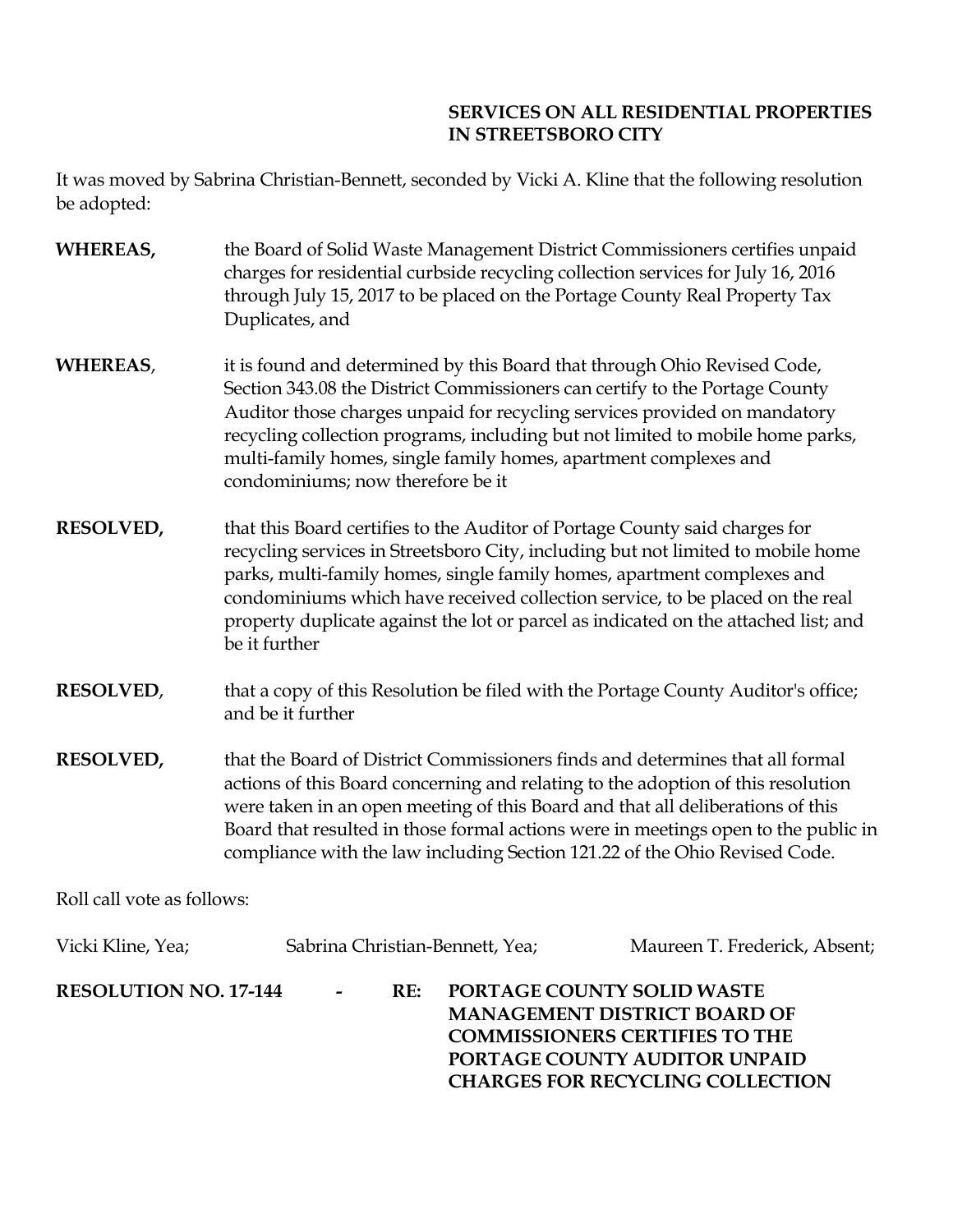# **SERVICES ON ALL RESIDENTIAL PROPERTIES IN SUFFIELD TOWNSHIP**

It was moved by Sabrina Christian-Bennett, seconded by Vicki A. Kline that the following resolution be adopted:

- **WHEREAS,** the Board of Solid Waste Management District Commissioners certifies unpaid charges for residential curbside recycling collection services for January 30, 2017 through July 29, 2017 to be placed on the Portage County Real Property Tax Duplicates for collection on the 2018 Property taxes, and
- **WHEREAS,** it is found and determined by this Board that through Ohio Revised Code, Section 343.08 the District Commissioners can certify to the Portage County Auditor those charges unpaid for recycling services provided on mandatory recycling collection programs, including but not limited to mobile home parks, multi-family homes, single family homes, apartment complexes and condominiums; now therefore be it
- **RESOLVED,** that this Board certifies to the Auditor of Portage County said charges for recycling services in Suffield Township, including but not limited to mobile home parks, multi-family homes, single family homes, apartment complexes and condominiums which have received collection service, to be placed on the real property duplicate against the lot or parcel as indicated on the attached list; and be it further
- **RESOLVED**, that a copy of this Resolution be filed with the Portage County Auditor's office; and be it further
- **RESOLVED,** that the Board of District Commissioners finds and determines that all formal actions of this Board concerning and relating to the adoption of this resolution were taken in an open meeting of this Board and that all deliberations of this Board that resulted in those formal actions were in meetings open to the public in compliance with the law including Section 121.22 of the Ohio Revised Code.

Roll call vote as follows:

Vicki Kline, Yea; Sabrina Christian-Bennett, Yea; Maureen T. Frederick, Absent;

# **REGULAR AGENDA**

Discussion

1. Properties at 4957 and 4975 State Route 82, Mantua Township recycling fee waiver: Director Bragg indicated Director Steiner was asked to drive to the site to investigate the properties and he found the house has been torn down and if the plan on rebuilding, a permit would need to be filed./Journal Entry